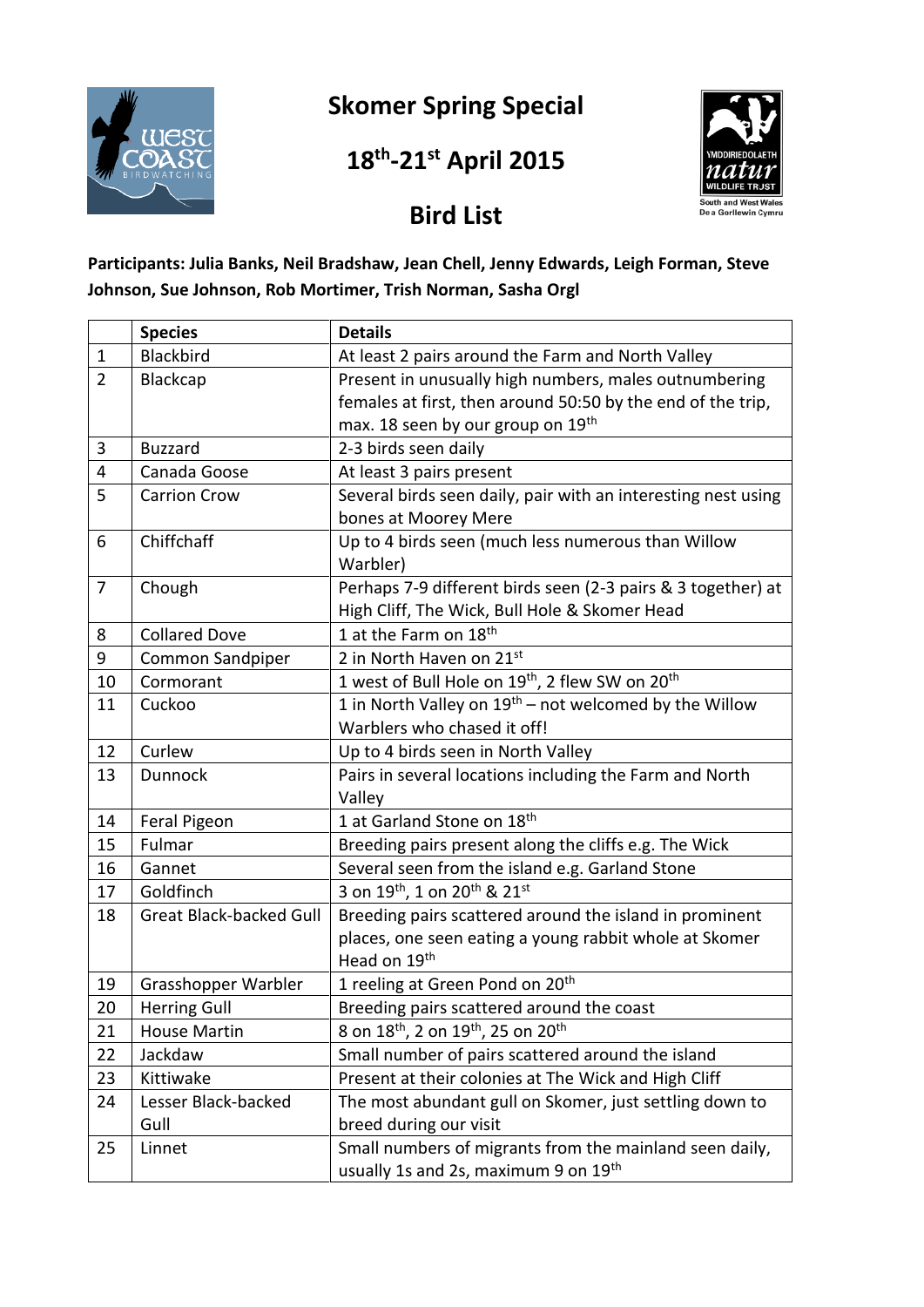| longer period on 20 <sup>th</sup> – happy days!<br>Up to 6 birds seen, most obviously in North Valley<br>27<br>Magpie<br>Mallard<br>Up to 6 present (5 drakes), usually North Pond but<br>28<br>regularly flying around North Valley, a pair at Moorey<br>Mere on 20 <sup>th</sup><br>Manx Shearwater<br>Seen and heard at night, and occasional birds heard during<br>29<br>the day calling from their burrows<br><b>Meadow Pipit</b><br>Widespread, the most abundant 'little brown job'! Many<br>30<br>were migrants, others breeders.<br>Merlin<br>A female whizzed past Tom's House on 18th<br>31<br>32<br>Moorhen<br>Up to 3 at North Pond and 1 at Moorey Mere<br>Breeding birds present around the island, including a bird<br>33<br>Oystercatcher<br>with a black ring on the left let at Gorse Hill from a<br>previous colour ringing project<br>Peregrine<br>Occasional singles seen daily, 2 birds seen together at<br>34<br>Garland Stone on 19th<br>35<br>Pheasant<br>Present around the island, most conspicuous in North<br>Valley around North Pond<br>Puffin<br>A big arrival on the evening of $20th$ , e.g. around 5,000 birds<br>36<br>in North Haven and entertaining birds at The Wick<br>(including Sticky!)<br>37<br>Pied Wagtail<br>Seen at the Farm & Moorey Mere<br>At least 3 pairs seen, including a very confiding bird on the<br>38<br>Raven<br>north coast who seemed to have lost his croak! Also 2<br>eating a Puffin along Welsh Way on 20 <sup>th</sup> .<br>2 offshore on $18th$ , and then more on $19th$ with many<br>Razorbill<br>39<br>coming ashore, seen mating, on 20 <sup>th</sup><br>1 over Martin's Haven whilst waiting for the boat (later<br><b>Red Kite</b><br>40<br>seen on Skomer by island staff)<br>Male & female at the Farm $(18th$ & $19th)$ , 1 at Moorey<br>Redstart<br>41<br>Mere on (18 <sup>th</sup> ), female North Pond (19 <sup>th</sup> ), male at the Lime<br>Kilns (20 <sup>th</sup> )<br>Up to 3 males regularly in North Valley and Moorey Mere<br>42<br><b>Reed Bunting</b><br>Migrants present in small numbers, e.g. 4 on 18 <sup>th</sup><br>43<br>Robin<br>Harder to find than expected, 1 seen at The Wick on 20 <sup>th</sup><br><b>Rock Pipit</b><br>44<br>then 3 in North Haven on 21st<br>Singles on 19th & 21st<br>Rook<br>45<br>7 on 20 <sup>th</sup><br>Sand Martin<br>46<br>1 at Moorey Mere on 18 <sup>th</sup> , 1 at Green Pond on 20 <sup>th</sup> , 1 on<br>Sedge Warbler<br>47 | 26 | Little Owl | 1 seen west of the Farm briefly on 18 <sup>th</sup> , then again for a |
|----------------------------------------------------------------------------------------------------------------------------------------------------------------------------------------------------------------------------------------------------------------------------------------------------------------------------------------------------------------------------------------------------------------------------------------------------------------------------------------------------------------------------------------------------------------------------------------------------------------------------------------------------------------------------------------------------------------------------------------------------------------------------------------------------------------------------------------------------------------------------------------------------------------------------------------------------------------------------------------------------------------------------------------------------------------------------------------------------------------------------------------------------------------------------------------------------------------------------------------------------------------------------------------------------------------------------------------------------------------------------------------------------------------------------------------------------------------------------------------------------------------------------------------------------------------------------------------------------------------------------------------------------------------------------------------------------------------------------------------------------------------------------------------------------------------------------------------------------------------------------------------------------------------------------------------------------------------------------------------------------------------------------------------------------------------------------------------------------------------------------------------------------------------------------------------------------------------------------------------------------------------------------------------------------------------------------------------------------------------------------------------------------------------------------------------------------------------------------|----|------------|------------------------------------------------------------------------|
|                                                                                                                                                                                                                                                                                                                                                                                                                                                                                                                                                                                                                                                                                                                                                                                                                                                                                                                                                                                                                                                                                                                                                                                                                                                                                                                                                                                                                                                                                                                                                                                                                                                                                                                                                                                                                                                                                                                                                                                                                                                                                                                                                                                                                                                                                                                                                                                                                                                                            |    |            |                                                                        |
|                                                                                                                                                                                                                                                                                                                                                                                                                                                                                                                                                                                                                                                                                                                                                                                                                                                                                                                                                                                                                                                                                                                                                                                                                                                                                                                                                                                                                                                                                                                                                                                                                                                                                                                                                                                                                                                                                                                                                                                                                                                                                                                                                                                                                                                                                                                                                                                                                                                                            |    |            |                                                                        |
|                                                                                                                                                                                                                                                                                                                                                                                                                                                                                                                                                                                                                                                                                                                                                                                                                                                                                                                                                                                                                                                                                                                                                                                                                                                                                                                                                                                                                                                                                                                                                                                                                                                                                                                                                                                                                                                                                                                                                                                                                                                                                                                                                                                                                                                                                                                                                                                                                                                                            |    |            |                                                                        |
|                                                                                                                                                                                                                                                                                                                                                                                                                                                                                                                                                                                                                                                                                                                                                                                                                                                                                                                                                                                                                                                                                                                                                                                                                                                                                                                                                                                                                                                                                                                                                                                                                                                                                                                                                                                                                                                                                                                                                                                                                                                                                                                                                                                                                                                                                                                                                                                                                                                                            |    |            |                                                                        |
|                                                                                                                                                                                                                                                                                                                                                                                                                                                                                                                                                                                                                                                                                                                                                                                                                                                                                                                                                                                                                                                                                                                                                                                                                                                                                                                                                                                                                                                                                                                                                                                                                                                                                                                                                                                                                                                                                                                                                                                                                                                                                                                                                                                                                                                                                                                                                                                                                                                                            |    |            |                                                                        |
|                                                                                                                                                                                                                                                                                                                                                                                                                                                                                                                                                                                                                                                                                                                                                                                                                                                                                                                                                                                                                                                                                                                                                                                                                                                                                                                                                                                                                                                                                                                                                                                                                                                                                                                                                                                                                                                                                                                                                                                                                                                                                                                                                                                                                                                                                                                                                                                                                                                                            |    |            |                                                                        |
|                                                                                                                                                                                                                                                                                                                                                                                                                                                                                                                                                                                                                                                                                                                                                                                                                                                                                                                                                                                                                                                                                                                                                                                                                                                                                                                                                                                                                                                                                                                                                                                                                                                                                                                                                                                                                                                                                                                                                                                                                                                                                                                                                                                                                                                                                                                                                                                                                                                                            |    |            |                                                                        |
|                                                                                                                                                                                                                                                                                                                                                                                                                                                                                                                                                                                                                                                                                                                                                                                                                                                                                                                                                                                                                                                                                                                                                                                                                                                                                                                                                                                                                                                                                                                                                                                                                                                                                                                                                                                                                                                                                                                                                                                                                                                                                                                                                                                                                                                                                                                                                                                                                                                                            |    |            |                                                                        |
|                                                                                                                                                                                                                                                                                                                                                                                                                                                                                                                                                                                                                                                                                                                                                                                                                                                                                                                                                                                                                                                                                                                                                                                                                                                                                                                                                                                                                                                                                                                                                                                                                                                                                                                                                                                                                                                                                                                                                                                                                                                                                                                                                                                                                                                                                                                                                                                                                                                                            |    |            |                                                                        |
|                                                                                                                                                                                                                                                                                                                                                                                                                                                                                                                                                                                                                                                                                                                                                                                                                                                                                                                                                                                                                                                                                                                                                                                                                                                                                                                                                                                                                                                                                                                                                                                                                                                                                                                                                                                                                                                                                                                                                                                                                                                                                                                                                                                                                                                                                                                                                                                                                                                                            |    |            |                                                                        |
|                                                                                                                                                                                                                                                                                                                                                                                                                                                                                                                                                                                                                                                                                                                                                                                                                                                                                                                                                                                                                                                                                                                                                                                                                                                                                                                                                                                                                                                                                                                                                                                                                                                                                                                                                                                                                                                                                                                                                                                                                                                                                                                                                                                                                                                                                                                                                                                                                                                                            |    |            |                                                                        |
|                                                                                                                                                                                                                                                                                                                                                                                                                                                                                                                                                                                                                                                                                                                                                                                                                                                                                                                                                                                                                                                                                                                                                                                                                                                                                                                                                                                                                                                                                                                                                                                                                                                                                                                                                                                                                                                                                                                                                                                                                                                                                                                                                                                                                                                                                                                                                                                                                                                                            |    |            |                                                                        |
|                                                                                                                                                                                                                                                                                                                                                                                                                                                                                                                                                                                                                                                                                                                                                                                                                                                                                                                                                                                                                                                                                                                                                                                                                                                                                                                                                                                                                                                                                                                                                                                                                                                                                                                                                                                                                                                                                                                                                                                                                                                                                                                                                                                                                                                                                                                                                                                                                                                                            |    |            |                                                                        |
|                                                                                                                                                                                                                                                                                                                                                                                                                                                                                                                                                                                                                                                                                                                                                                                                                                                                                                                                                                                                                                                                                                                                                                                                                                                                                                                                                                                                                                                                                                                                                                                                                                                                                                                                                                                                                                                                                                                                                                                                                                                                                                                                                                                                                                                                                                                                                                                                                                                                            |    |            |                                                                        |
|                                                                                                                                                                                                                                                                                                                                                                                                                                                                                                                                                                                                                                                                                                                                                                                                                                                                                                                                                                                                                                                                                                                                                                                                                                                                                                                                                                                                                                                                                                                                                                                                                                                                                                                                                                                                                                                                                                                                                                                                                                                                                                                                                                                                                                                                                                                                                                                                                                                                            |    |            |                                                                        |
|                                                                                                                                                                                                                                                                                                                                                                                                                                                                                                                                                                                                                                                                                                                                                                                                                                                                                                                                                                                                                                                                                                                                                                                                                                                                                                                                                                                                                                                                                                                                                                                                                                                                                                                                                                                                                                                                                                                                                                                                                                                                                                                                                                                                                                                                                                                                                                                                                                                                            |    |            |                                                                        |
|                                                                                                                                                                                                                                                                                                                                                                                                                                                                                                                                                                                                                                                                                                                                                                                                                                                                                                                                                                                                                                                                                                                                                                                                                                                                                                                                                                                                                                                                                                                                                                                                                                                                                                                                                                                                                                                                                                                                                                                                                                                                                                                                                                                                                                                                                                                                                                                                                                                                            |    |            |                                                                        |
|                                                                                                                                                                                                                                                                                                                                                                                                                                                                                                                                                                                                                                                                                                                                                                                                                                                                                                                                                                                                                                                                                                                                                                                                                                                                                                                                                                                                                                                                                                                                                                                                                                                                                                                                                                                                                                                                                                                                                                                                                                                                                                                                                                                                                                                                                                                                                                                                                                                                            |    |            |                                                                        |
|                                                                                                                                                                                                                                                                                                                                                                                                                                                                                                                                                                                                                                                                                                                                                                                                                                                                                                                                                                                                                                                                                                                                                                                                                                                                                                                                                                                                                                                                                                                                                                                                                                                                                                                                                                                                                                                                                                                                                                                                                                                                                                                                                                                                                                                                                                                                                                                                                                                                            |    |            |                                                                        |
|                                                                                                                                                                                                                                                                                                                                                                                                                                                                                                                                                                                                                                                                                                                                                                                                                                                                                                                                                                                                                                                                                                                                                                                                                                                                                                                                                                                                                                                                                                                                                                                                                                                                                                                                                                                                                                                                                                                                                                                                                                                                                                                                                                                                                                                                                                                                                                                                                                                                            |    |            |                                                                        |
|                                                                                                                                                                                                                                                                                                                                                                                                                                                                                                                                                                                                                                                                                                                                                                                                                                                                                                                                                                                                                                                                                                                                                                                                                                                                                                                                                                                                                                                                                                                                                                                                                                                                                                                                                                                                                                                                                                                                                                                                                                                                                                                                                                                                                                                                                                                                                                                                                                                                            |    |            |                                                                        |
|                                                                                                                                                                                                                                                                                                                                                                                                                                                                                                                                                                                                                                                                                                                                                                                                                                                                                                                                                                                                                                                                                                                                                                                                                                                                                                                                                                                                                                                                                                                                                                                                                                                                                                                                                                                                                                                                                                                                                                                                                                                                                                                                                                                                                                                                                                                                                                                                                                                                            |    |            |                                                                        |
|                                                                                                                                                                                                                                                                                                                                                                                                                                                                                                                                                                                                                                                                                                                                                                                                                                                                                                                                                                                                                                                                                                                                                                                                                                                                                                                                                                                                                                                                                                                                                                                                                                                                                                                                                                                                                                                                                                                                                                                                                                                                                                                                                                                                                                                                                                                                                                                                                                                                            |    |            |                                                                        |
|                                                                                                                                                                                                                                                                                                                                                                                                                                                                                                                                                                                                                                                                                                                                                                                                                                                                                                                                                                                                                                                                                                                                                                                                                                                                                                                                                                                                                                                                                                                                                                                                                                                                                                                                                                                                                                                                                                                                                                                                                                                                                                                                                                                                                                                                                                                                                                                                                                                                            |    |            |                                                                        |
|                                                                                                                                                                                                                                                                                                                                                                                                                                                                                                                                                                                                                                                                                                                                                                                                                                                                                                                                                                                                                                                                                                                                                                                                                                                                                                                                                                                                                                                                                                                                                                                                                                                                                                                                                                                                                                                                                                                                                                                                                                                                                                                                                                                                                                                                                                                                                                                                                                                                            |    |            |                                                                        |
|                                                                                                                                                                                                                                                                                                                                                                                                                                                                                                                                                                                                                                                                                                                                                                                                                                                                                                                                                                                                                                                                                                                                                                                                                                                                                                                                                                                                                                                                                                                                                                                                                                                                                                                                                                                                                                                                                                                                                                                                                                                                                                                                                                                                                                                                                                                                                                                                                                                                            |    |            |                                                                        |
|                                                                                                                                                                                                                                                                                                                                                                                                                                                                                                                                                                                                                                                                                                                                                                                                                                                                                                                                                                                                                                                                                                                                                                                                                                                                                                                                                                                                                                                                                                                                                                                                                                                                                                                                                                                                                                                                                                                                                                                                                                                                                                                                                                                                                                                                                                                                                                                                                                                                            |    |            |                                                                        |
|                                                                                                                                                                                                                                                                                                                                                                                                                                                                                                                                                                                                                                                                                                                                                                                                                                                                                                                                                                                                                                                                                                                                                                                                                                                                                                                                                                                                                                                                                                                                                                                                                                                                                                                                                                                                                                                                                                                                                                                                                                                                                                                                                                                                                                                                                                                                                                                                                                                                            |    |            |                                                                        |
|                                                                                                                                                                                                                                                                                                                                                                                                                                                                                                                                                                                                                                                                                                                                                                                                                                                                                                                                                                                                                                                                                                                                                                                                                                                                                                                                                                                                                                                                                                                                                                                                                                                                                                                                                                                                                                                                                                                                                                                                                                                                                                                                                                                                                                                                                                                                                                                                                                                                            |    |            |                                                                        |
|                                                                                                                                                                                                                                                                                                                                                                                                                                                                                                                                                                                                                                                                                                                                                                                                                                                                                                                                                                                                                                                                                                                                                                                                                                                                                                                                                                                                                                                                                                                                                                                                                                                                                                                                                                                                                                                                                                                                                                                                                                                                                                                                                                                                                                                                                                                                                                                                                                                                            |    |            |                                                                        |
|                                                                                                                                                                                                                                                                                                                                                                                                                                                                                                                                                                                                                                                                                                                                                                                                                                                                                                                                                                                                                                                                                                                                                                                                                                                                                                                                                                                                                                                                                                                                                                                                                                                                                                                                                                                                                                                                                                                                                                                                                                                                                                                                                                                                                                                                                                                                                                                                                                                                            |    |            |                                                                        |
|                                                                                                                                                                                                                                                                                                                                                                                                                                                                                                                                                                                                                                                                                                                                                                                                                                                                                                                                                                                                                                                                                                                                                                                                                                                                                                                                                                                                                                                                                                                                                                                                                                                                                                                                                                                                                                                                                                                                                                                                                                                                                                                                                                                                                                                                                                                                                                                                                                                                            |    |            |                                                                        |
|                                                                                                                                                                                                                                                                                                                                                                                                                                                                                                                                                                                                                                                                                                                                                                                                                                                                                                                                                                                                                                                                                                                                                                                                                                                                                                                                                                                                                                                                                                                                                                                                                                                                                                                                                                                                                                                                                                                                                                                                                                                                                                                                                                                                                                                                                                                                                                                                                                                                            |    |            |                                                                        |
|                                                                                                                                                                                                                                                                                                                                                                                                                                                                                                                                                                                                                                                                                                                                                                                                                                                                                                                                                                                                                                                                                                                                                                                                                                                                                                                                                                                                                                                                                                                                                                                                                                                                                                                                                                                                                                                                                                                                                                                                                                                                                                                                                                                                                                                                                                                                                                                                                                                                            |    |            |                                                                        |
|                                                                                                                                                                                                                                                                                                                                                                                                                                                                                                                                                                                                                                                                                                                                                                                                                                                                                                                                                                                                                                                                                                                                                                                                                                                                                                                                                                                                                                                                                                                                                                                                                                                                                                                                                                                                                                                                                                                                                                                                                                                                                                                                                                                                                                                                                                                                                                                                                                                                            |    |            |                                                                        |
|                                                                                                                                                                                                                                                                                                                                                                                                                                                                                                                                                                                                                                                                                                                                                                                                                                                                                                                                                                                                                                                                                                                                                                                                                                                                                                                                                                                                                                                                                                                                                                                                                                                                                                                                                                                                                                                                                                                                                                                                                                                                                                                                                                                                                                                                                                                                                                                                                                                                            |    |            |                                                                        |
|                                                                                                                                                                                                                                                                                                                                                                                                                                                                                                                                                                                                                                                                                                                                                                                                                                                                                                                                                                                                                                                                                                                                                                                                                                                                                                                                                                                                                                                                                                                                                                                                                                                                                                                                                                                                                                                                                                                                                                                                                                                                                                                                                                                                                                                                                                                                                                                                                                                                            |    |            |                                                                        |
|                                                                                                                                                                                                                                                                                                                                                                                                                                                                                                                                                                                                                                                                                                                                                                                                                                                                                                                                                                                                                                                                                                                                                                                                                                                                                                                                                                                                                                                                                                                                                                                                                                                                                                                                                                                                                                                                                                                                                                                                                                                                                                                                                                                                                                                                                                                                                                                                                                                                            |    |            |                                                                        |
|                                                                                                                                                                                                                                                                                                                                                                                                                                                                                                                                                                                                                                                                                                                                                                                                                                                                                                                                                                                                                                                                                                                                                                                                                                                                                                                                                                                                                                                                                                                                                                                                                                                                                                                                                                                                                                                                                                                                                                                                                                                                                                                                                                                                                                                                                                                                                                                                                                                                            |    |            |                                                                        |
|                                                                                                                                                                                                                                                                                                                                                                                                                                                                                                                                                                                                                                                                                                                                                                                                                                                                                                                                                                                                                                                                                                                                                                                                                                                                                                                                                                                                                                                                                                                                                                                                                                                                                                                                                                                                                                                                                                                                                                                                                                                                                                                                                                                                                                                                                                                                                                                                                                                                            |    |            | 21 <sup>st</sup>                                                       |
| 1 over on 20 <sup>th</sup><br>48<br>Shag                                                                                                                                                                                                                                                                                                                                                                                                                                                                                                                                                                                                                                                                                                                                                                                                                                                                                                                                                                                                                                                                                                                                                                                                                                                                                                                                                                                                                                                                                                                                                                                                                                                                                                                                                                                                                                                                                                                                                                                                                                                                                                                                                                                                                                                                                                                                                                                                                                   |    |            |                                                                        |
| Shelduck<br>A pair on North Pond and probably another pair at<br>49                                                                                                                                                                                                                                                                                                                                                                                                                                                                                                                                                                                                                                                                                                                                                                                                                                                                                                                                                                                                                                                                                                                                                                                                                                                                                                                                                                                                                                                                                                                                                                                                                                                                                                                                                                                                                                                                                                                                                                                                                                                                                                                                                                                                                                                                                                                                                                                                        |    |            |                                                                        |
| Moorey Mere                                                                                                                                                                                                                                                                                                                                                                                                                                                                                                                                                                                                                                                                                                                                                                                                                                                                                                                                                                                                                                                                                                                                                                                                                                                                                                                                                                                                                                                                                                                                                                                                                                                                                                                                                                                                                                                                                                                                                                                                                                                                                                                                                                                                                                                                                                                                                                                                                                                                |    |            |                                                                        |
| Shoveler<br>A maximum of 6 birds on North Pond (5 drakes)<br>50                                                                                                                                                                                                                                                                                                                                                                                                                                                                                                                                                                                                                                                                                                                                                                                                                                                                                                                                                                                                                                                                                                                                                                                                                                                                                                                                                                                                                                                                                                                                                                                                                                                                                                                                                                                                                                                                                                                                                                                                                                                                                                                                                                                                                                                                                                                                                                                                            |    |            |                                                                        |
| At least 3 birds seen regularly west of the Farm and<br>51<br>Skylark                                                                                                                                                                                                                                                                                                                                                                                                                                                                                                                                                                                                                                                                                                                                                                                                                                                                                                                                                                                                                                                                                                                                                                                                                                                                                                                                                                                                                                                                                                                                                                                                                                                                                                                                                                                                                                                                                                                                                                                                                                                                                                                                                                                                                                                                                                                                                                                                      |    |            |                                                                        |
| singing in that area                                                                                                                                                                                                                                                                                                                                                                                                                                                                                                                                                                                                                                                                                                                                                                                                                                                                                                                                                                                                                                                                                                                                                                                                                                                                                                                                                                                                                                                                                                                                                                                                                                                                                                                                                                                                                                                                                                                                                                                                                                                                                                                                                                                                                                                                                                                                                                                                                                                       |    |            |                                                                        |
| 1 in North Valley on 21st<br>52<br>Snipe                                                                                                                                                                                                                                                                                                                                                                                                                                                                                                                                                                                                                                                                                                                                                                                                                                                                                                                                                                                                                                                                                                                                                                                                                                                                                                                                                                                                                                                                                                                                                                                                                                                                                                                                                                                                                                                                                                                                                                                                                                                                                                                                                                                                                                                                                                                                                                                                                                   |    |            |                                                                        |